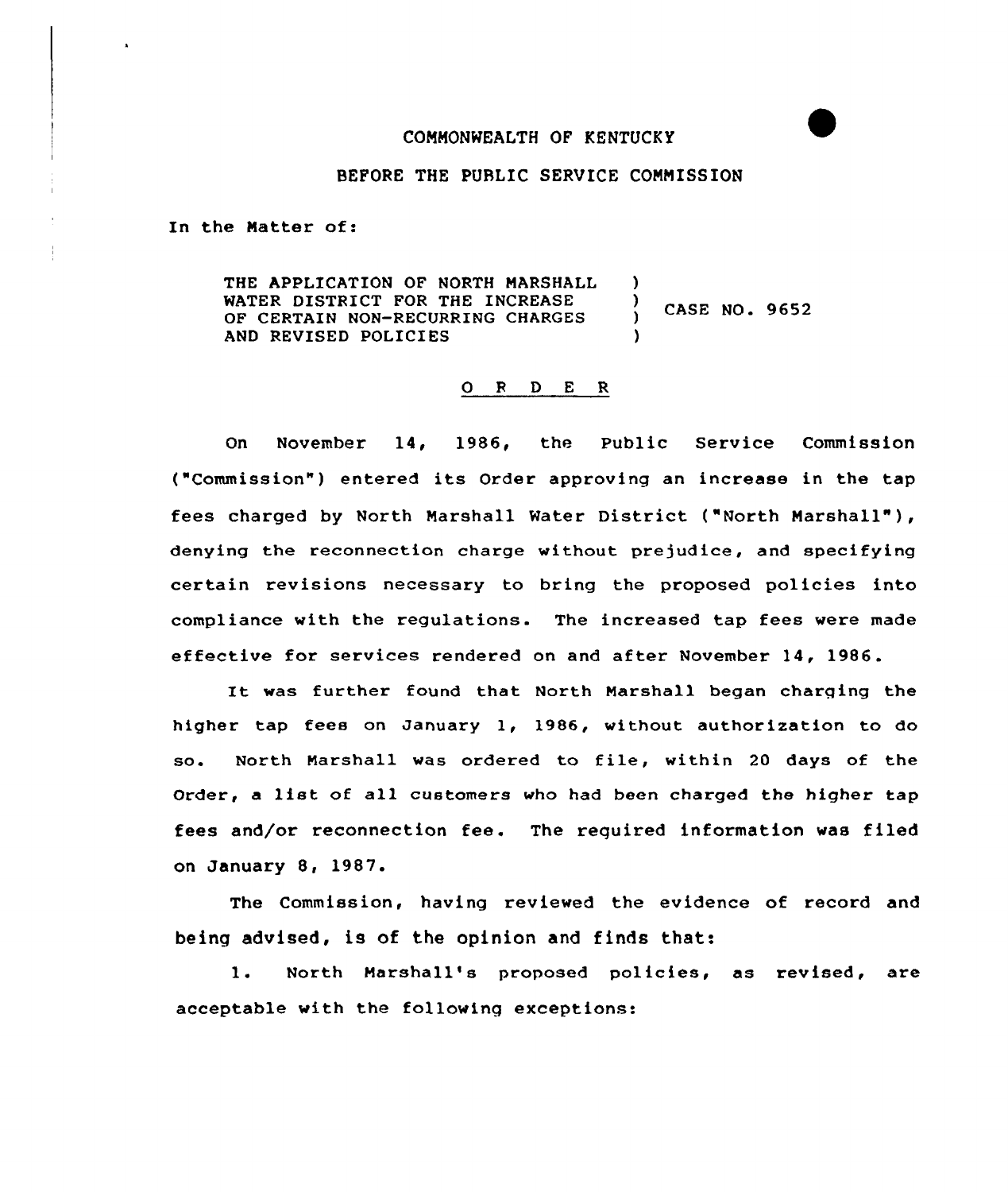(a) Item <sup>7</sup> provides for transfer of the meter back to the property owner when rental property is vacated. When a customer discontinues service and a meter is no longer in service, responsibility for that meter returns to the utility since the meter is utility property. That responsibility cannot he assigned to the property owner. While the utility may use the property owner's name as a means of identifying the location of a meter the owner has no responsibility for an "out-of-service" meter where service was applied for, received and discontinued by <sup>a</sup> tenant. This item should be deleted to avoid misinterpretation and confusion.

(b) Item 11 provides for immediate discontinuance of service for past due bills and includes the \$20 reconnection charge which has been denied. 807 EAR 5:006, Section 11(3)(a), Discontinuance of Service, sets out specific notice requirements which must be met before service can be discontinued by a water utility for non-payment of bills. Item ll should be revised to make clear that these requirements will be met. Further, the \$20 reconnection charge was denied without prejudice due to North Narshall's failure to file the cost justification required by 807  $KAR$  5:011, Section 10(1)(a), Non-recurring Charges. This charge cannot, therefore, be implemented as <sup>a</sup> part of the tariff until such time as the required cost information is filed and the charge approved by the Commission.

2. North Marshall has not actually charged any of its customers the \$<sup>20</sup> reconnection fee.

 $-2-$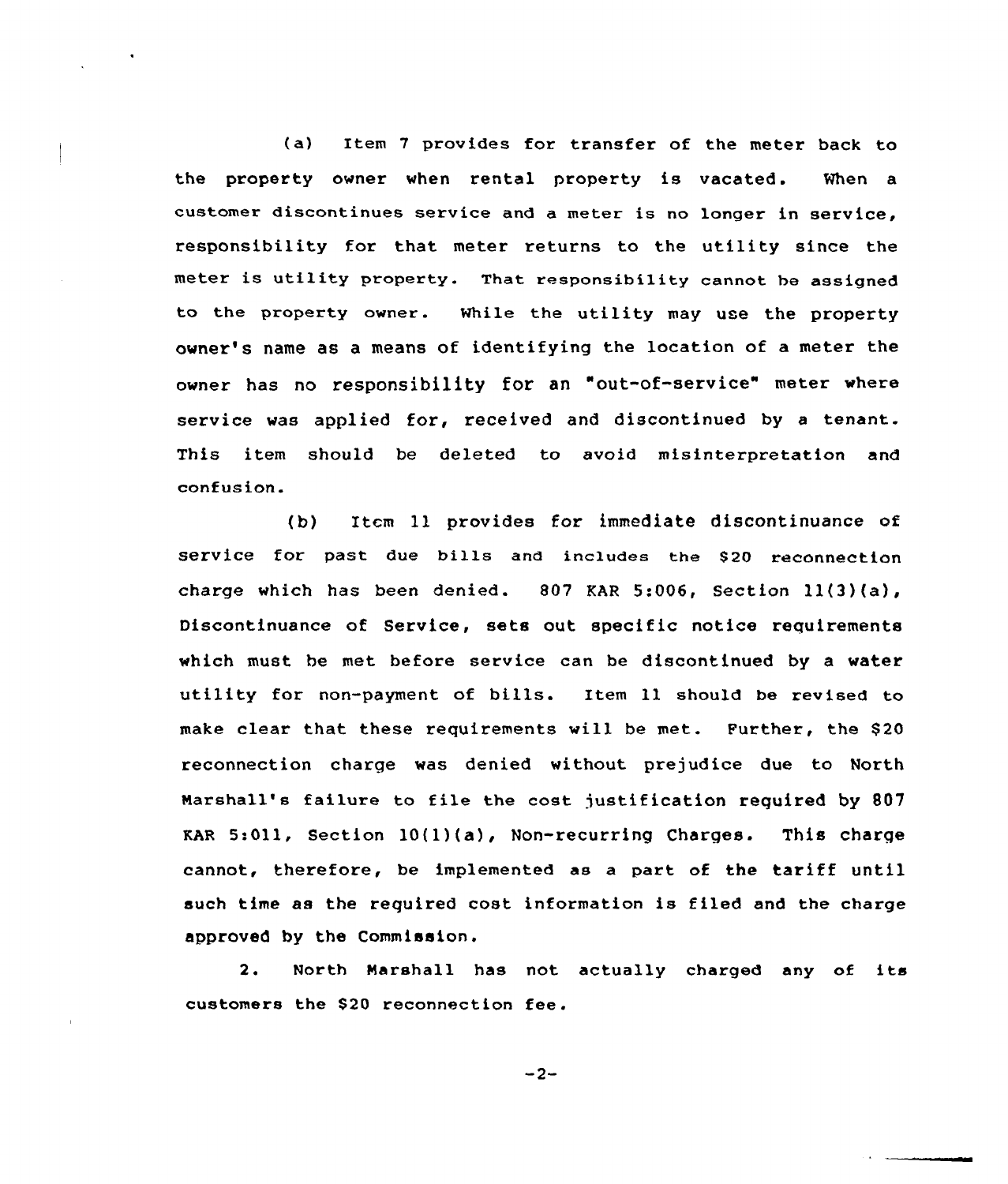3. KRS  $278.160(2)$  provides that "No utility shall charge, demand, collect or receive from any person a greater or less compensation for any service rendered or to be rendered than that prescribed in its filed schedules. . .." North Marshall has collected S8,700 in excess of the authorized tap fee from 42 customers served through 5/8-inch meters and one customer served through a 1-inch meter.<sup>1</sup> The unauthorized amount should be refunded.

4. The customers who were charged the unauthorized amounts were denied the use of monies to which they should have had access from the time of payment to North Marshall. The customers are, therefore, entitled to interest on amounts in excess of the authorized tap fee accruing from the date of payment to the date of refund. KRS 278.460 requires utilities to pay interest in the amount of 6 percent per annum on customer deposits held by a utility. Based on this standard, North Marshall should pay interest on the excess charges at the rate of <sup>6</sup> percent per annum, accruing from the date of payment.

Approved Charger 42 customers  $5/8$ " meter  $\theta$  \$300 = \$12,600<br>1 customer 1" meter  $\theta$  \$400 = 400  $1"$  meter  $0$  \$400  $-$ S13,000 Charges Made:

 $\mathbf{1}$ 

42 customers  $5/8$ <sup>\*</sup> meter  $0$  \$500 = \$21,000<br>1 customer 1<sup>\*</sup> meter  $0$  \$700 = 700  $1"$  meter  $0$  \$700  $=$ \$ 21,700

 $$21,700 - $13,000 = $8,700$  overcharged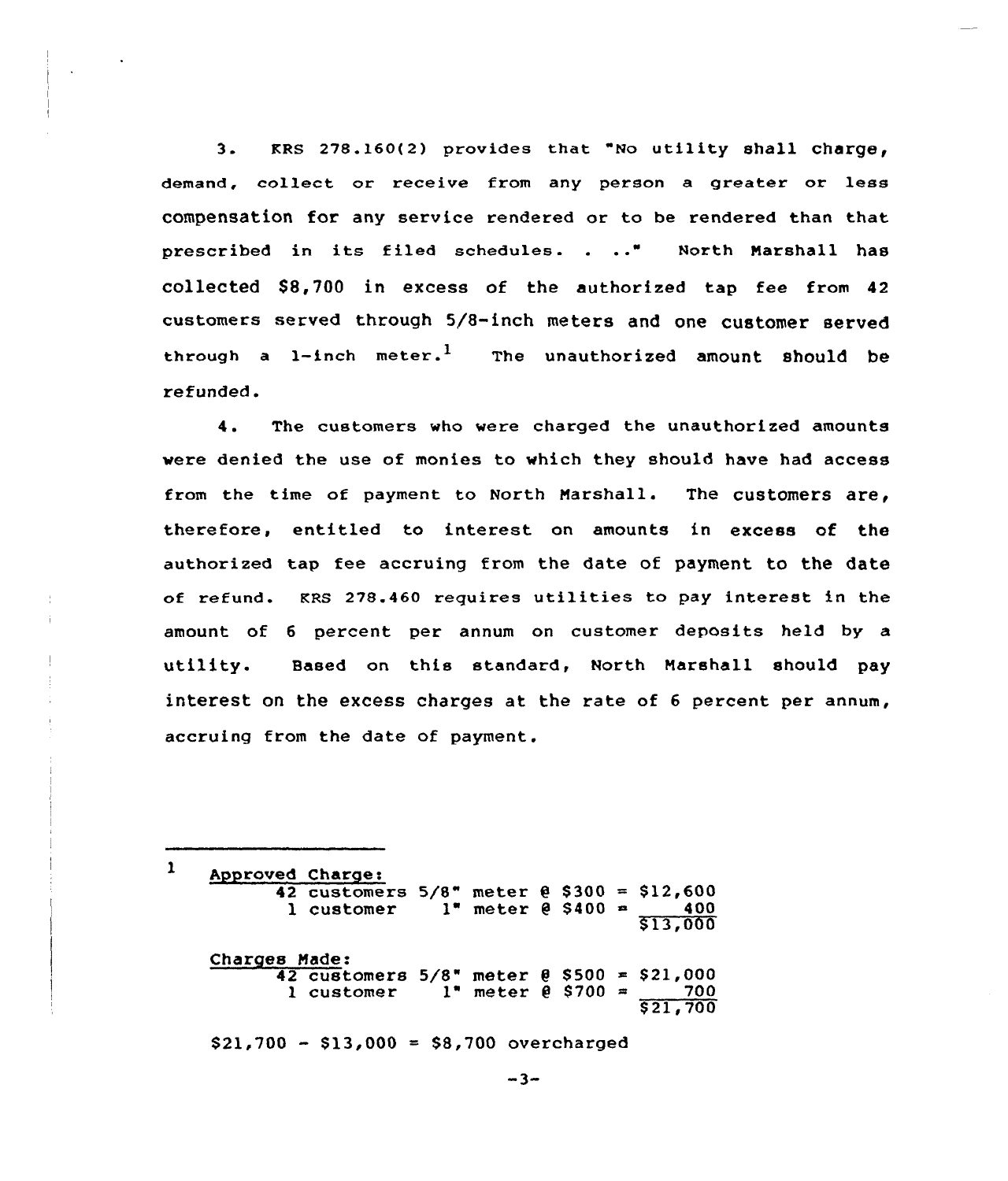5. North Marshall's 198S Annual Report shows <sup>a</sup> net cash flow of  $\text{S99.795:}^2$  thus, the financial impact of the required refund and interest will not result in undue hardship to North Marshall which would be detrimental to its operations or its customers.

6. Refunds with interest should be made in lump sum payments to each of the appropriate customers within 60 days from the date of this Order. Mithin 20 days thereafter, North Marshall should file with the Commission <sup>a</sup> list showing the name of each customer to whom a refund is made, the amount of the refund, the amount of interest, and the date paid .

IT IS THEREFORE ORDERED that:

1. North Narshall shall revise its proposed policies in accordance with Finding No. <sup>1</sup> herein and shall file the revised policies with the Commission within 30 days of the date of this Order.

2. North Marshall shall refund to the appropriate customers a total of S8,700 with interest at the rate of <sup>6</sup> percent per annum, accruing from the date of payment to the date of refund.

3. Refunds with interest shall be made in lump sum payments to the appropriate customers within <sup>60</sup> days of the date of this Order. Within <sup>20</sup> days thereafter, North marshall shall file with

|  | 1985 Net Income    | \$57,513 |
|--|--------------------|----------|
|  | Depreciation       | 72,282   |
|  | Debt Payments      | (30,000) |
|  | Net 1985 Cash Flow | \$99,795 |

 $-4-$